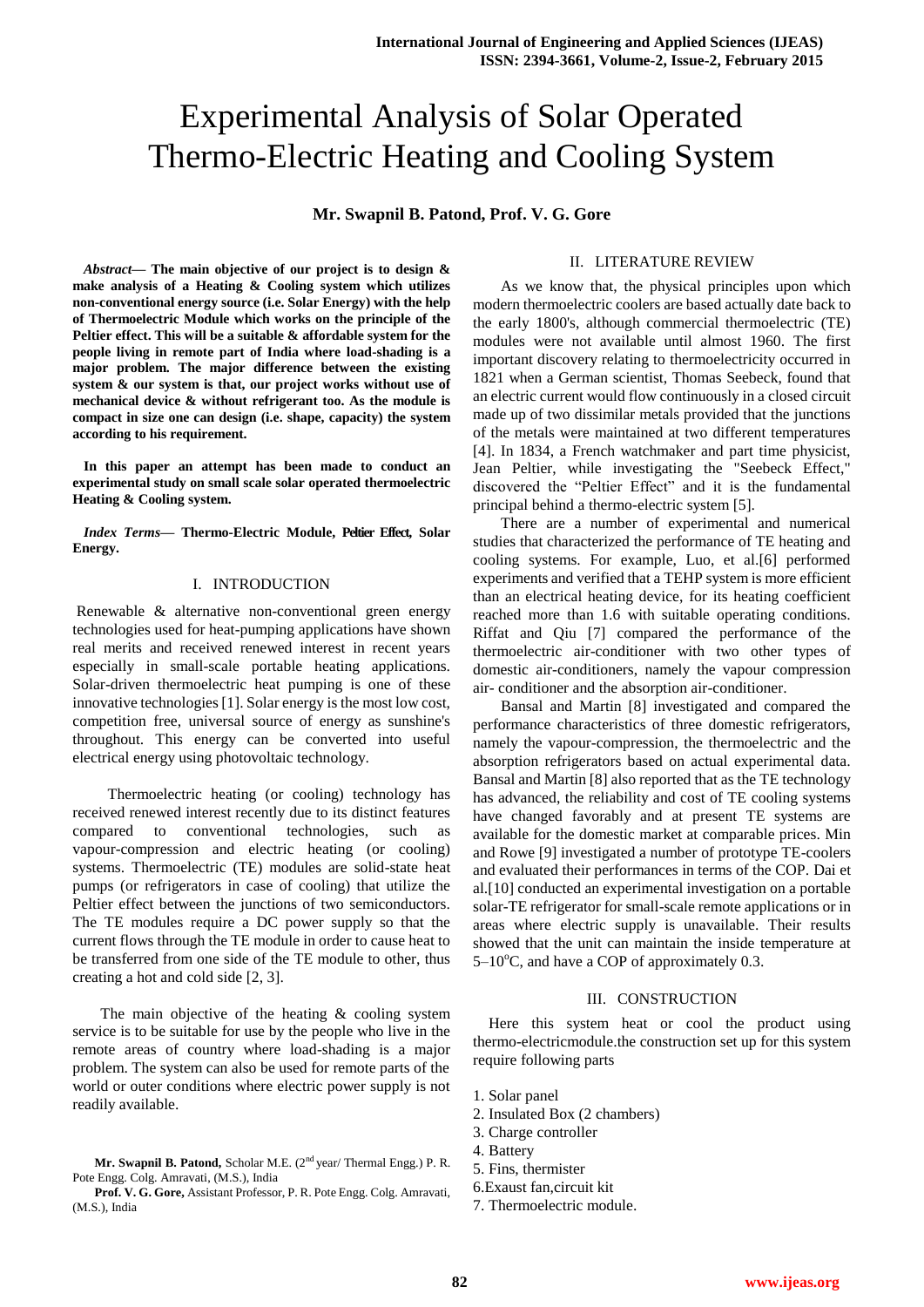#### 8. Metal (aluminium box,sheets)



**Figure 1:** Designed Thermoelectric Heating & Cooling system.

#### *A. Thermoelectric Module*

 A typical thermoelectric module is composed of two ceramic substrates that serve as a foundation and electrical insulation for P-type and N-type Bismuth Telluride dice that are connected electrically in series and thermally in parallel between the ceramics. The ceramics also serve as insulation between the modules internal electrical elements and a heat sink that must be in contact with the hot side as well as an object against the cold side surface. Electrically conductive materials, usually copper pads attached to the ceramics, maintain the electrical connections inside the module. Solder is most commonly used at the connection joints to enhance the electrical connections and hold the module together [11]. Most modules have and even number of P-type and N-type dice and one of each sharing an electrical interconnection is known as, "a couple." [11].

 While both P-type and N-type materials are alloys of Bismuth and Tellurium, both have different free electron densities at the same temperature. P-type dice are composed of material having a deficiency of electrons while N-type has an excess of electrons. As current flows up and down through the module it attempts to establish a new equilibrium within the materials. The current treats the P-type material as a hot junction needing to be cooled and the N-type as a cold junction needing to be heated. Since the material is actually at the same temperature, the result is that the hot side becomes hotter while the cold side becomes colder. The direction of the current will determine if a particular die will cool down or heat up. In short, reversing the polarity will switch the hot and cold sides [12].



**Figure 2:** Internal construction of thermo- electric module (adapted from ADVANCED THERMOELECTRIC · One Tara Boulevard · Nashua, NH 03062 · USA) [11].

## IV. OPERATING PRINCIPLE OF THE THERMO-ELECTRIC MODULE

 The TEM operating principle is based on the Peltier effect. The Peltier effect is a temperature difference created by applying a voltage between two electrodes connected to a sample of semiconductor material to create a hot side and a cold side. The cold side of the thermoelectric module is utilized for refrigeration purposes; provide cooling to the refrigerator space. On the other hand, the heat from the hot side is utilized for heating purpose.

In a thermo-electric heat exchanger the electrons acts as the heat carrier. The heat pumping action is therefore function of the quantity of electrons crossing over the p-n junction [8].



**Figure 3:**Operating principle of thermo-electric module (adapted from scientific and production firm module -ISO 9001)

# V. WORKING OF THERMOELECTRIC MODULE

Thermoelectric modules are solid-state heat pumps that operate on the Peltier effect (see definitions). A thermoelectric module consists of an array of p- and n-type semiconductor elements that are heavily doped with electrical carriers. The elements are arranged into array that is electrically connected in series but thermally connected in parallel. This array is then affixed to two ceramic substrates, one on each side of the elements (see figure below). Let's examine how the heat transfer occurs as electrons flow through one pair of p- and n-type elements (often referred to as a "couple") within the thermoelectric module:



**Figure 4:** Schematic diagram of thermoelectric cooling [16]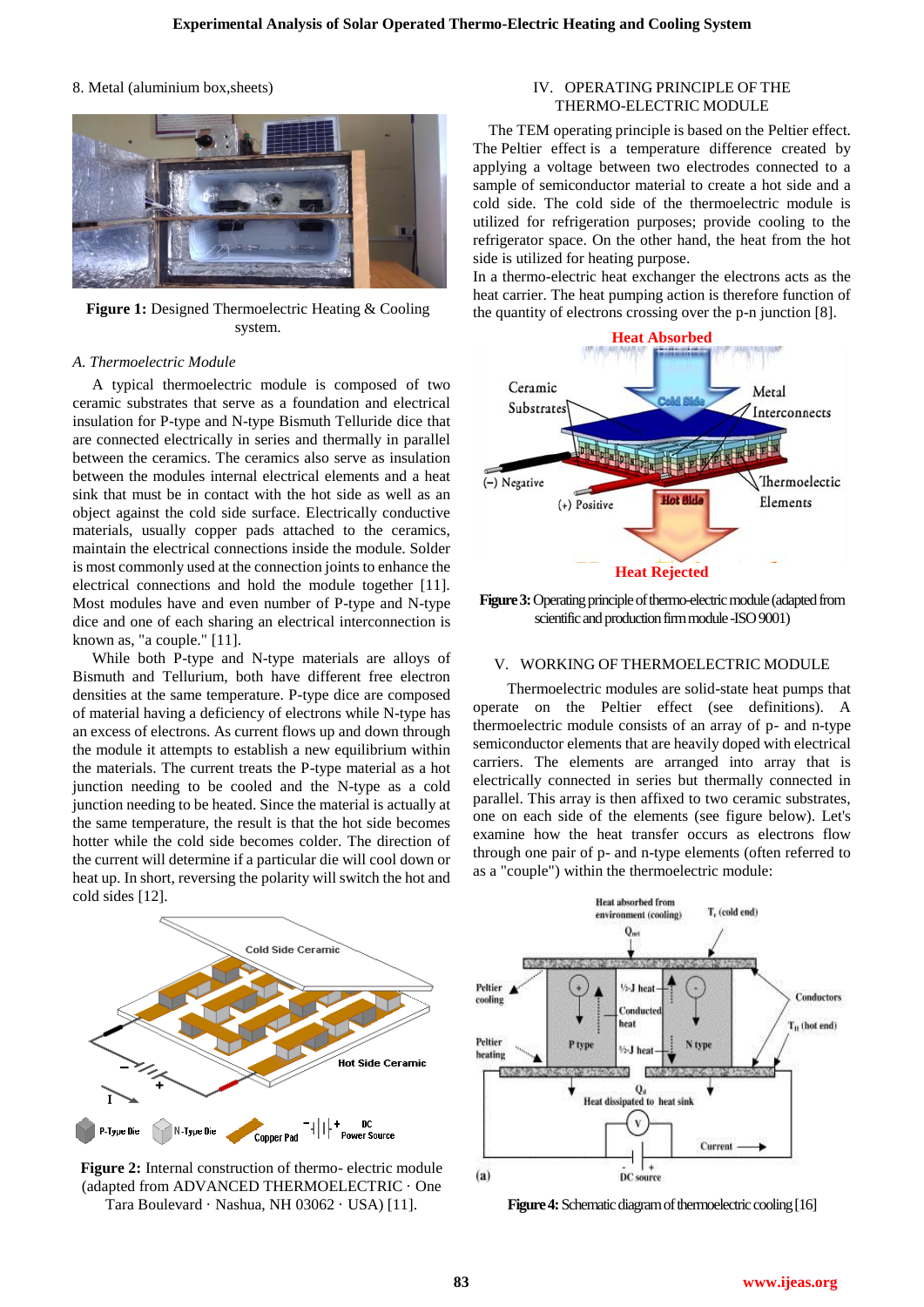### **International Journal of Engineering and Applied Sciences (IJEAS) ISSN: 2394-3661, Volume-2, Issue-2, February 2015**



**Figure 5:** Schematic diagram of thermoelectric heating [16]

The p-type semiconductor is doped with certain atoms that have fewer electrons than necessary to complete the atomic bonds within the crystal lattice. When a voltage is applied, there is a tendency for conduction electrons to complete the atomic bonds. When conduction electrons do this, they leave "holes" which essentially are atoms within the crystal lattice that now have local positive charges. Electrons are then continually dropping in and being bumped out of the holes and moving on to the next available hole [8]. In effect, it is the holes that are acting as the electrical carriers.

Now, electrons move much more easily in the copper conductors but not so easily in the semiconductors. When electrons leave the p-type and enter into the copper on the cold-side, holes are created in the p-type as the electrons jump out to a higher energy level to match the energy level of the electrons already moving in the copper. The extra energy to create these holes comes by absorbing heat. Meanwhile, the newly created holes travel downwards to the copper on the hot side. Electrons from the hot-side copper move into the p-type and drop into the holes, releasing the excess energy in the form of heat. The n-type semiconductor is doped with atoms that provide more electrons than necessary to complete the atomic bonds within the crystal lattice. When a voltage is applied, these extra electrons are easily moved into the conduction band. However, additional energy is required to get the n-type electrons to match the energy level of the incoming electrons from the cold-side copper. The extra energy comes by absorbing heat. Finally, when the electrons leave the hot-side of the n-type, they once again can move freely in the copper. They drop down to a lower energy level, and release heat in the process.

#### *A. Technical Specification*

Thermoelectric modules withstand potentially detrimental environmental conditions operating without failure under the low temperature point being equal to 285 K  $(12^{\circ}$ C) and the high temperature point being equal to 328 K (+55°C). Thermoelectric modules successfully meet the below specified conditions without failure: sinusoidal vibration, 10-50 Hertz, with vibro-acceleration amplitude up to 20 m/s<sup>2</sup> (2g). Unsealed thermoelectric modules withstand high humidity conditions with the RH level up to 88 % and 298 ° K (25°C) without any failure in operation. Thermoelectric modules withstand single mechanical shock with the peak shock acceleration being equal to 20G (200  $m/s<sup>2</sup>$ ) and 2-4 msec-Collision Momentum without any failure [13].

#### *B. Insulation Resistance Requirements*

Insulation resistance of thermoelectric modules between the electrodes and outer surfaces of the ceramic plates is no less 20 M Ohms at the test DC voltage of 100 Volts under such standard climatic conditions as  $25 \pm 10^{\circ}$ C, 45-80 % RH and 84-106, 7 KPa atmospheric pressure [13].

#### *C. Reliability*

Reliability is one of the major criterions of thermoelectric module (TEM) selection. TEMs are considered to be highly reliable components due to their solid-state construction. However premature TEM failure roots in soldered joints degradation which is primarily caused by the following factors: Improper operation and faulty mounting of TEM's leads to catastrophic electrical or mechanical failure; Continuous exposure to an elevated temperature results in TEM's is overheating. It is important that the modules are installed in full accordance with these general instructions to minimize the possibility of premature TEM failure. If you choose the right TEM or calculate/ design a thermoelectric cooling assembly, please take into account TEM's operating temperature, which is TEM's hot side temperature [14]. This is highly important since if the TEM is exposed to the higher temperature range, this will result in degradation changes in semiconductor material parameters and subsequent TEM's failure. We have used TEMs with the operating temperature of 80° C or 150°C. According to the tests' results, the Mean Time between Failures (MTBFs) for TEMs is in excess of 200,000 hours at ambient room temperature. It is recommended, however, to design thermoelectric cooling assemblies in such a way as to provide the maximum heat dissipation from the TEM hot side to minimize the possibility of premature TEM failure [15].

#### VI. EXPERIMENTAL ANALYSIS

#### A. Cooling of water by Convection

We were doing experiments and note down readings Temperature vs Time and drawn this graph. In this graph we use insulator (thermocol) between metal bowl and surface of cooling chamber. Graph shows temp decreases from 30◦C to 20◦C within 90 minutes. The cooling rate of water by convection in cooling chamber (30-20)/90=0.111.



**Figure 6:** Graphical representation of cooling of water by convection.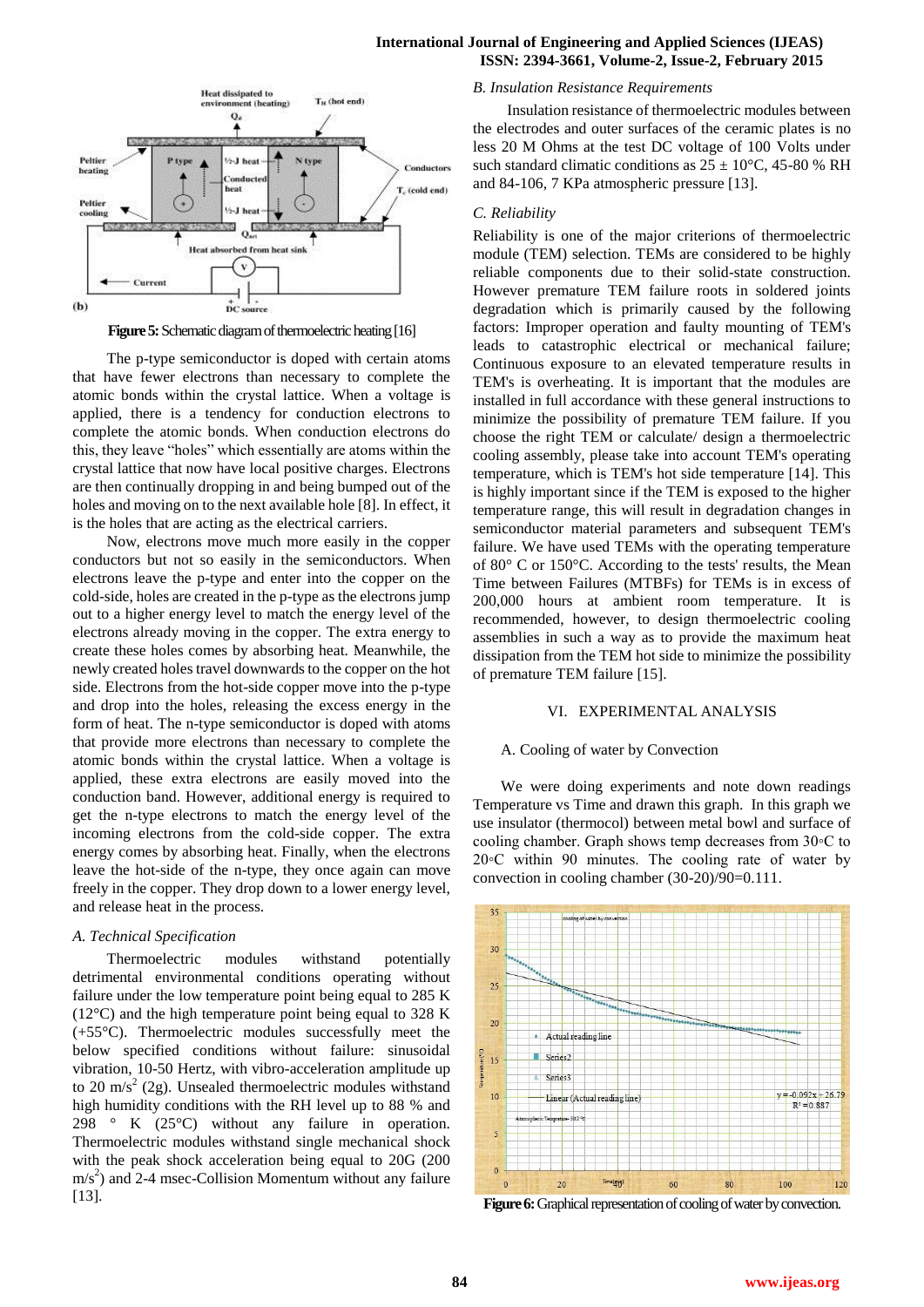B. Cooling of water by Conduction:

In above graph we cooling water by conduction means there was direct contact between metal bowls in which we taken water and surfaces of the cooling chamber. Graph show the cooling rate is higher at the starting up to 22◦.Within 90 minutes' temp decreases from 30◦C to 17◦C. The cooling rate of water by conduction is (30-17)/90=0.144 .The cooling rate of water by conduction is higher than the cooling rate of water by convection.



**Figure 7:** Graphical representation of cooling of water by conduction.

## C. Cooling of Fruit (Orange):

We also analyze on fruits like Orange. Here orange fruit is cooled in cooling chamber. Then note down readings Temperature Vs Time graph shows initially fruit cooled fastly. Temp decreases from 28◦C to 22◦C.within 20 minutes and then took 80 minutes to decrease another 4◦C. The cooling rate for Orange is (28-22)/20=0.3.



D. Cooling of Metal (Aluminum):

Above graph refers to cooling of aluminum. The graph shows that aluminum is cooled from 28◦C to 19◦C within 50 minutes, the cooling rate is (28-19)/50=0.18. That is cooling rate is higher than others metal like (copper and silver).



E. Heating of Water by Conduction:

In this graph we analyze heating effect. We use direct contact of metal bowl in the heating chamber for heating of water by conduction .Graph indicates temp increases linearly with time. Water gains  $17^{\circ}$ C to  $50.3^{\circ}$ C within 49 minutes. The heating rate is (50.3-17)/49=0.679. We found that the heating rate is higher than cooling rate.



**Figure 10:** Graphical representation of heating of water by conduction.

## VII. ADVANTAGES

We believe that thermoelectric cooling offers a number of advantages over traditional refrigeration methods, as:

- 1. System have no moving parts,
- 2. No Freon's or other liquid or gaseous refrigerants required,
- 3. Precise temperature control,
- 4. High reliability & durability We guarantee 5 years hours of no failures,
- 5. Compact size and light weighted,
- 6. Noiseless operation,
- 7. Relatively low cost and high effectiveness,
- 8. Easy for maintenance,
- 9. Eco-friendly C-pentane, CFC free insulation.

## VIII. DISADVANTAGE

1. C.O.P. is less as compared to conventional refrigeration system.